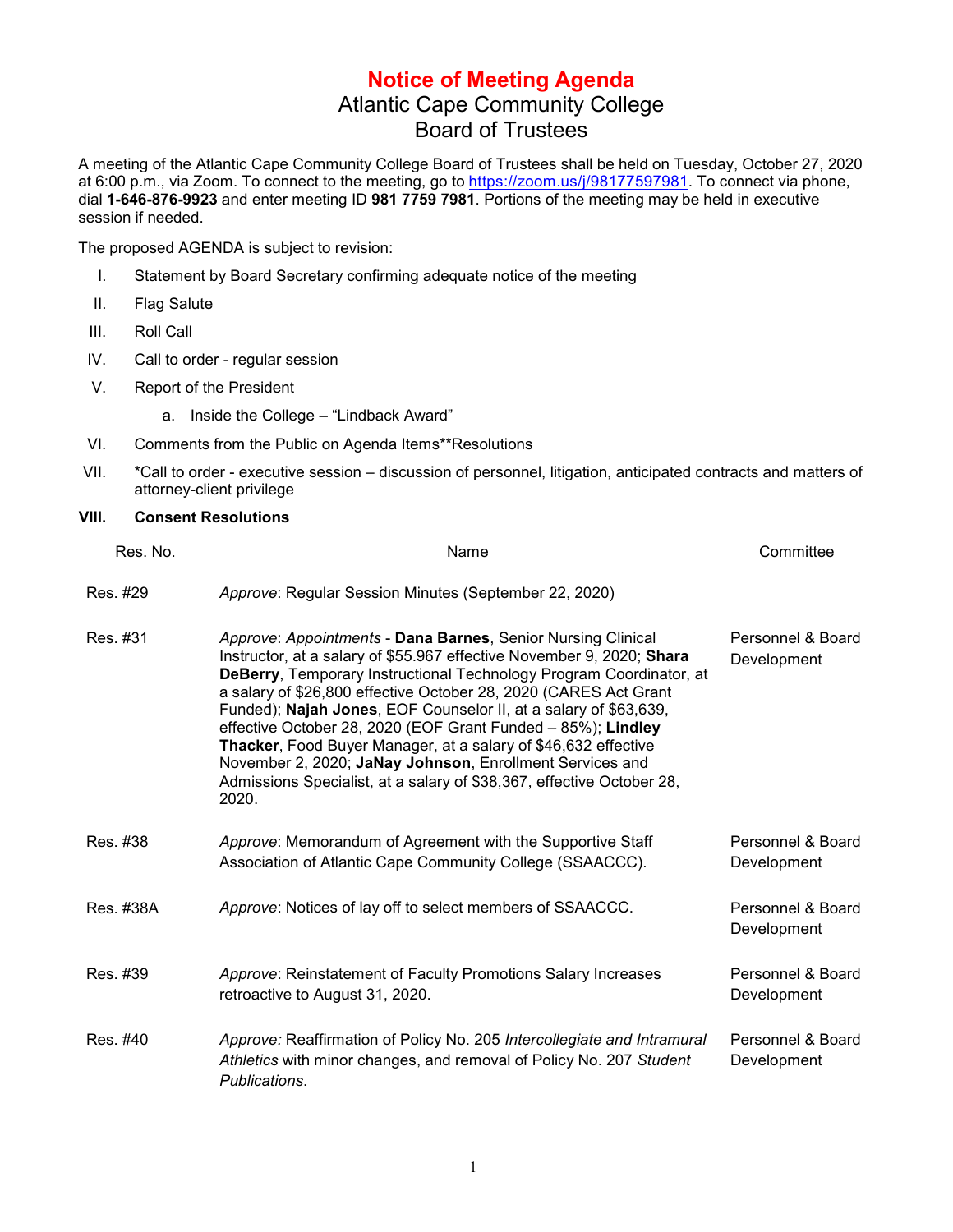| Res. No.                         | Name                                                                                                                                                                                                                                                                                                                                                                                                                                                                                                                                                                                                                                                                                                                                                                                                | Committee                  |  |  |
|----------------------------------|-----------------------------------------------------------------------------------------------------------------------------------------------------------------------------------------------------------------------------------------------------------------------------------------------------------------------------------------------------------------------------------------------------------------------------------------------------------------------------------------------------------------------------------------------------------------------------------------------------------------------------------------------------------------------------------------------------------------------------------------------------------------------------------------------------|----------------------------|--|--|
| Res. #32                         | Approve: Bid 1860 New Public Safety Building, Chapter 12 Funded,<br>Ogren Construction Company, Inc., Vineland, NJ, \$612,000.00; Bid Ex.<br>882 Network, Communications, and Control Infrastructure for New<br>Public Safety Building, Chapter 12 Funded, Tricomm Services<br>Corporation, Moorestown, NJ, \$44,200.00; Bid Ex. 885 Fire Alarm<br>System and Command Center Controls for New Public Safety Building<br>Chapter 12 Funded, Johnson Controls / Simplex, Horsham, PA,<br>\$92,990.00; Bid Ex. 884 Ultraviolet Lighting Air Filtration Project,<br>Pending Coronavirus Relief Fund (Grant Funding), Honeywell, Mount<br>Laurel, NJ \$370,000.00; RFP 234 Surveillance Security System,<br>Chapter 12 Funded, Ocean Computer Group, Matawan, NJ,<br>\$375,728.04; Total \$1,494,918.04. | Budget, Finance &<br>Audit |  |  |
| Res. #33                         | Approve: award of a contract for Ashley Food to provide culinary food<br>items as needed for class instruction for the sum in excess of<br>\$17,500.00.                                                                                                                                                                                                                                                                                                                                                                                                                                                                                                                                                                                                                                             | Budget, Finance &<br>Audit |  |  |
| Res. #33A                        | Approve: award of a contract for B.F. Mazzeo to provide culinary food<br>items as needed for class instruction for the sum in excess of<br>\$17,500.00.                                                                                                                                                                                                                                                                                                                                                                                                                                                                                                                                                                                                                                             | Budget, Finance &<br>Audit |  |  |
| Res. #33B                        | Approve: award of a contract for U.S. Food Service to provide culinary<br>food items as needed for class instruction for the sum in excess of<br>\$17,500.00.                                                                                                                                                                                                                                                                                                                                                                                                                                                                                                                                                                                                                                       | Budget, Finance &<br>Audit |  |  |
| Res. #117 Rev.                   | Approve: to accept an allocation of \$500,373 from the Office of the<br>Secretary of Higher Education (OSHE) for the Governor's Emergency<br><b>Education Relief Fund.</b>                                                                                                                                                                                                                                                                                                                                                                                                                                                                                                                                                                                                                          | Budget, Finance &<br>Audit |  |  |
| Res. #34                         | Approve: to submit an application to Ellucian, requesting a PATH grant<br>of \$20,000 to provide scholarships in the range of \$500 to \$2,000 to<br>students experiencing economic hardship due to the COVID-19<br>pandemic.                                                                                                                                                                                                                                                                                                                                                                                                                                                                                                                                                                       | Budget, Finance &<br>Audit |  |  |
| Res. #35                         | Approve: to accept \$10,000 in funding from the MDRC to offset costs<br>related to participation in the Institutional Transformation Project.                                                                                                                                                                                                                                                                                                                                                                                                                                                                                                                                                                                                                                                       | Budget, Finance &<br>Audit |  |  |
| Res. #41                         | <b>Executive Session</b>                                                                                                                                                                                                                                                                                                                                                                                                                                                                                                                                                                                                                                                                                                                                                                            |                            |  |  |
| <b>Budget Report</b><br>IX.      |                                                                                                                                                                                                                                                                                                                                                                                                                                                                                                                                                                                                                                                                                                                                                                                                     |                            |  |  |
| Χ.<br><b>Regular Resolutions</b> |                                                                                                                                                                                                                                                                                                                                                                                                                                                                                                                                                                                                                                                                                                                                                                                                     |                            |  |  |
| Res. No.                         | Name                                                                                                                                                                                                                                                                                                                                                                                                                                                                                                                                                                                                                                                                                                                                                                                                | Committee                  |  |  |
| Res. #2                          | FY20 Draft Financial Statement for twelve months ended June 30,<br>2020 as of October 13, 2020.                                                                                                                                                                                                                                                                                                                                                                                                                                                                                                                                                                                                                                                                                                     | Budget, Finance &<br>Audit |  |  |
| Res. #30                         | FY21 Financial Statement for three months ended September 30,<br>2020.                                                                                                                                                                                                                                                                                                                                                                                                                                                                                                                                                                                                                                                                                                                              | Budget, Finance &<br>Audit |  |  |